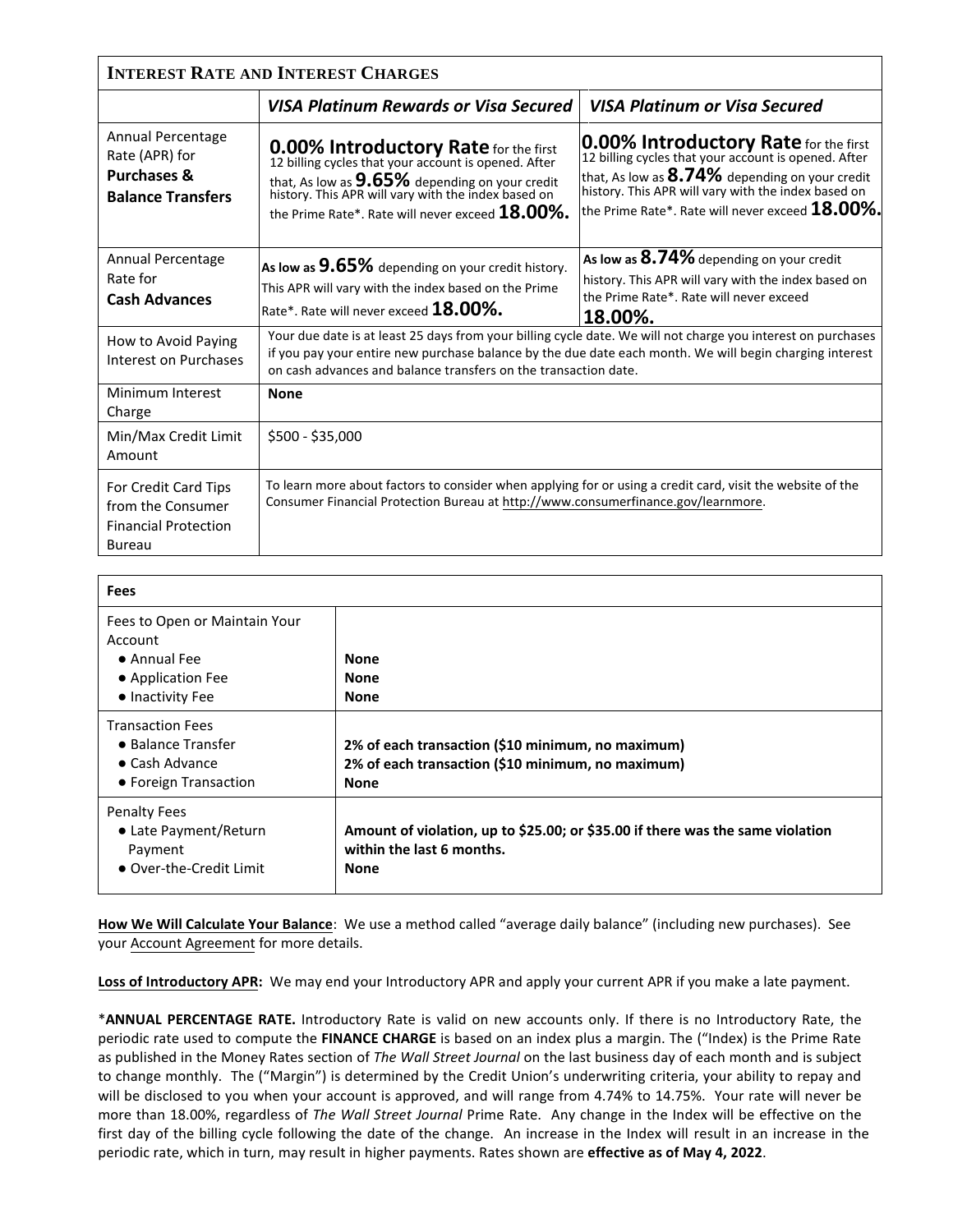# **U. S. POSTAL SERVICE FEDERAL CREDIT UNION VISA CREDIT CARD AGREEMENT**

In this Agreement the words you and your mean each and all of those who apply for the card, who have accepted, signed or used the card, or anyone who signs this Agreement. Card means the VISA Credit Card and any duplicates and renewals we issue. *Account* means your VISA Credit Card Line of Credit Account with us. *We*, *us* and *ours* mean the Credit Union.

**1. Responsibility.** If we issue you a Card, you agree to repay all debts and the FINANCE CHARGE arising from the use of the card and the card account. For example, you are responsible for charges made by yourself, your spouse and minor children. You are also responsible for charges made by anyone else to whom you give the Card, and this responsibility continues until the card is recovered. You cannot disclaim responsibility by notifying us, but we will close the account for new transactions if you so request and return all cards. Your obligation to pay the account balance continues even though an agreement, divorce decree or other court judgment to which we are not a party may direct you or one of the other persons responsible to pay the account. Any person using the Card is jointly responsible with you for charges he or she makes, but if that person signs the card he or she becomes a party to this Agreement and is also jointly responsible for all charges on the account, including yours. Sign your Card before using.

**2. Lost Card Notification.** If you believe the Card has been lost or stolen, you will immediately write or call the Credit Union at (301) 856-5000 (D.C. area) or 1-800-USPS FCU (toll-free). After hours call: 1-800-442-4757 (toll-free).

**3. Liability for Unauthorized Use.** You understand that your total liability to the Credit Union shall not exceed \$50.00 for any Card transactions resulting from the loss, theft if you report the loss or stolen Card more than two (2) business days after you discover the loss or other unauthorized use of the Card that occurs prior to the time you give notice to the Credit Union. If the lost or stolen card is reported within two (2) business days you have no liability. Such liability does not apply when the Card is used to make an electronic fund transfer. However, if we determine that you have been negligent or fraudulent in handling the card, the liability limitations stated above will not apply and your liability will increase to the limits provided by applicable Regulation Z which is \$50.00.

**4. Credit Line.** If we approve your application, we will establish a self-replenishing Line of Credit for you and notify you of its amount when we issue the card. You agree not to let the account balance exceed this approved Credit Line. Each payment you make on the account will restore your Credit Line by the amount of the payment which is applied to principal. You may apply for an increase in your credit limit in writing or by phone after six months experience at your current limit. By giving you written notice our review committee may reduce your Credit Line from time to time, or with good cause, revoke your Card and terminate this Agreement. Good cause includes your failure to comply with this Agreement, or our adverse reevaluation of your credit worthiness. You may also terminate this Agreement at any time, but termination by either of us does not affect your obligation to pay the account balance. The Cards remain our property and you must recover and surrender to us all Cards upon our request and upon termination of this Agreement.

**5. Credit Information.** You authorize us to investigate your credit standing when opening, renewing or reviewing your account, and you authorize us to disclose information regarding your account to credit bureaus and other creditors who inquire of us about your credit standing to the extent authorized in our By-Laws.

**6. Monthly Payment.** We will mail you a statement every month showing your Previous Balances of purchases and cash advances, the current transactions on your account, the remaining credit available under your Credit Line, the New Balance of purchases and cash advances, the Total New Balance, the FINANCE CHARGE due to date, and the Minimum Payment required. Every month you must pay at least the Minimum Payment by the payment due date. You may pay more frequently, pay more than the Minimum Payment or pay the Total New Balance, in full, and you will reduce the FINANCE CHARGE by doing so. **The Minimum Payment will be either: (a) 2% of your Total New Balance, or \$20, whichever is greater; or (b) your Total New Balance, if it is less than \$20; and/or (c) any portion of the Minimum Payment(s) shown on prior statement(s) which remains unpaid.** In addition, at any time your Total New Balance exceeds your Credit Line, you must immediately pay the excess upon our demand. We will apply your payments first to previously billed and unpaid FINANCE CHARGE on purchases/cash advances, unpaid purchase balance, then unpaid cash advance balance, and then to new purchases/cash advances. However, any payment equal to or greater than the Previous Balance of Purchases will be applied first to that balance and any FINANCE CHARGE thereon so as to avoid continuing accrual of FINANCE CHARGE on that amount.

**7. Annual Fee.** None

**8. Finance Charges. When Finance Charges Begin to Accrue:** The finance charge on cash advances begins to accrue on the date you obtain the cash advance or the first day of the billing cycle in which it is posted to your account, whichever is later. There is no grace period which would allow you to avoid a finance charge on cash advances. To avoid incurring an additional finance charge on the balance of credit purchases reflected in your statement and on any new purchases appearing on your next statement, you must pay the new balance shown on the statement on or before the payment due date. As such, the grace period for the new balance of purchases extends to the payment due date.

### **Method Used to Determine the Balance on Which Finance Charges will be Computed:**

**For Cash Advances:** The finance charges for a billing cycle are computed by applying the monthly periodic rate to the average daily balance during the billing cycle. The average daily balance is determined by dividing the sum of the daily balances during the billing cycle by the number of days in the cycle. Each daily balance is determined by adding to the previous balance (the outstanding balance of your account at the beginning of the billing cycle), any new cash advances, and subtracting any payments as received or credits as posted to your account, but excluding any unpaid finance charges.

**For Credit Purchases:** The finance charges for a billing cycle are computed by applying the monthly periodic rate to the average daily balance (including new purchases). The average daily balance is determined by dividing the sum of the daily balances during the billing cycle by the number of days in the cycle. Each daily balance is determined by adding to the previous balance of credit purchases, any new purchases posted to your account, and subtracting any payments as received and credits as posted to your account, but excluding any unpaid finance charges. Subject to the above, the grace period for the new balance of purchases extends to the payment due date.

**9. ANNUAL PERCENTAGE RATE.** If there is no Introductory Rate, the periodic rate used to compute the **FINANCE CHARGE** is based on an index plus a margin. The ("Index) is the Prime Rate as published in the Money Rates section of *The Wall Street Journal* on the last business day of each month and is subject to change monthly. The ("Margin") is determined by the Credit Union's underwriting criteria, your ability to repay and will be disclosed to you when your account is approved, and will range from 4.74% to 14.75%. Your rate will never be more than 18.00%, regardless of *The Wall Street Journal* Prime Rate. Any change in the Index will be effective on the first day of the billing cycle following the date of the change. An increase in the Index will result in an increase in the periodic rate, which in turn, may result in higher payments. **Loss of Introductory APR:** We may end your Introductory APR and apply your current APR if you make a late payment.

 **10. Late Charge.** If payment is received after the due date, you **\$25.00; or \$35.00 if there was the same violation within the**  will be assessed a late payment fee of the amount of violation, up to **last 6 months.**